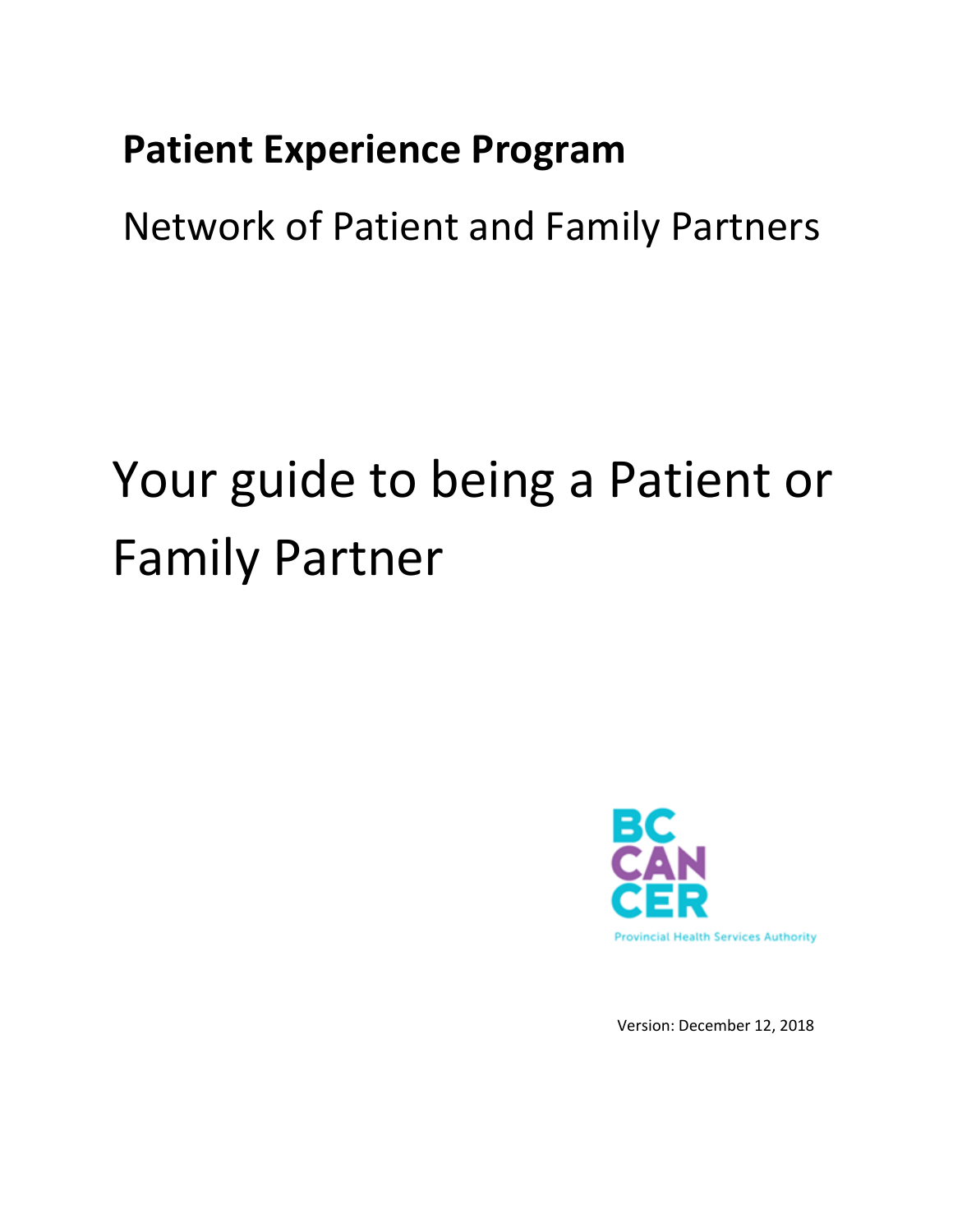At BC Cancer we work hard to meet the needs of our patients and families. We want our patients and families to be actively engaged (very involved) in their cancer care.

We engage our patients by making sure

- They have the information they need to make good health decisions.
- They have control over their health decisions.
- We support them in their decisions.

When we engage patients and families and put their needs first, we are providing patientcentred care. Patient-centred care is one of the top goals for BC Cancer.

We work with our Patient and Family Partners to improve cancer care in BC. Partners work with BC Cancer staff members on many different engagements (projects). Patient and Family Partners help us design and provide patient-centred care.

Each Partner is part of the BC Cancer Network of Patient and Family Partners. This group is organized by the Patient Experience Program.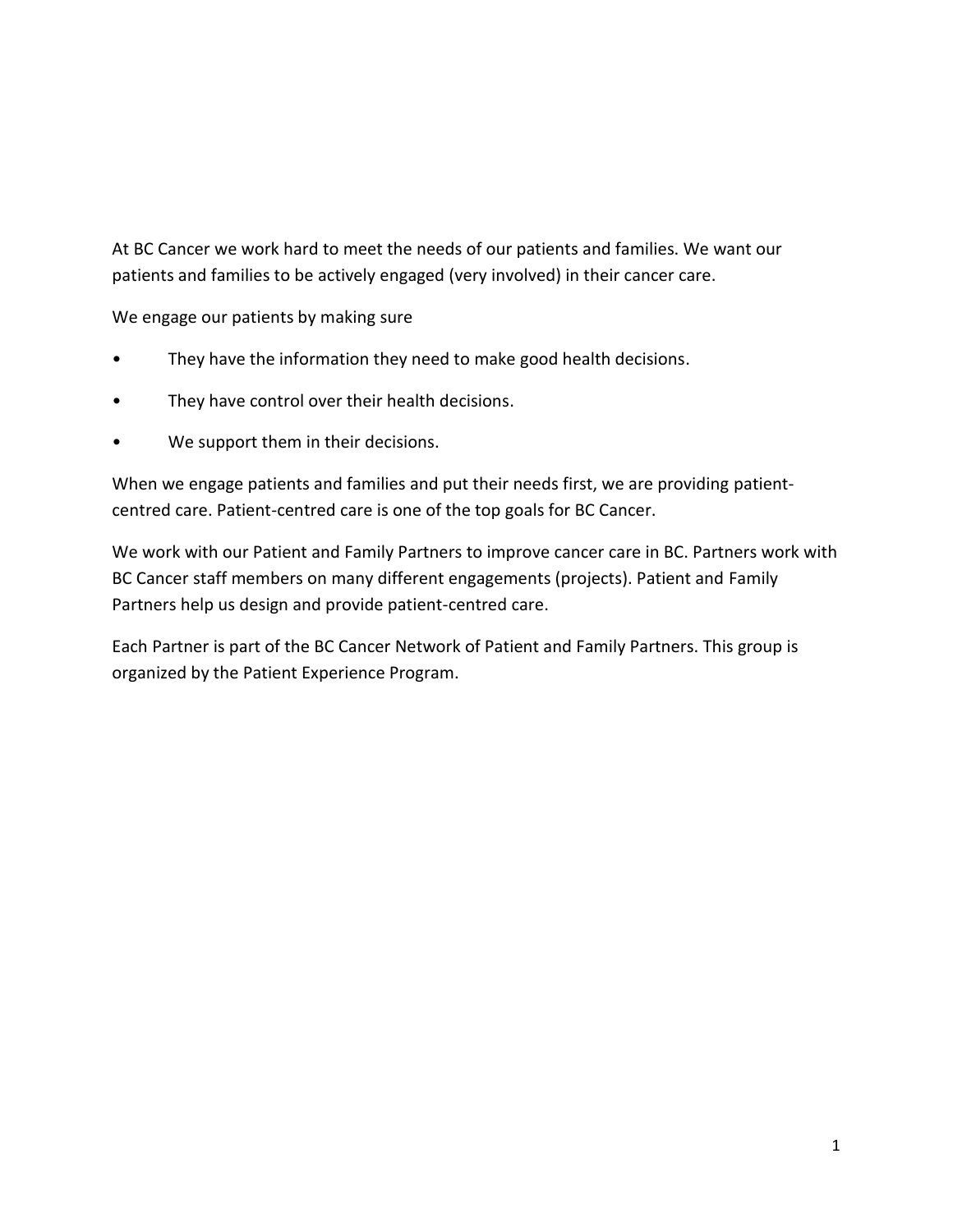## **Contents**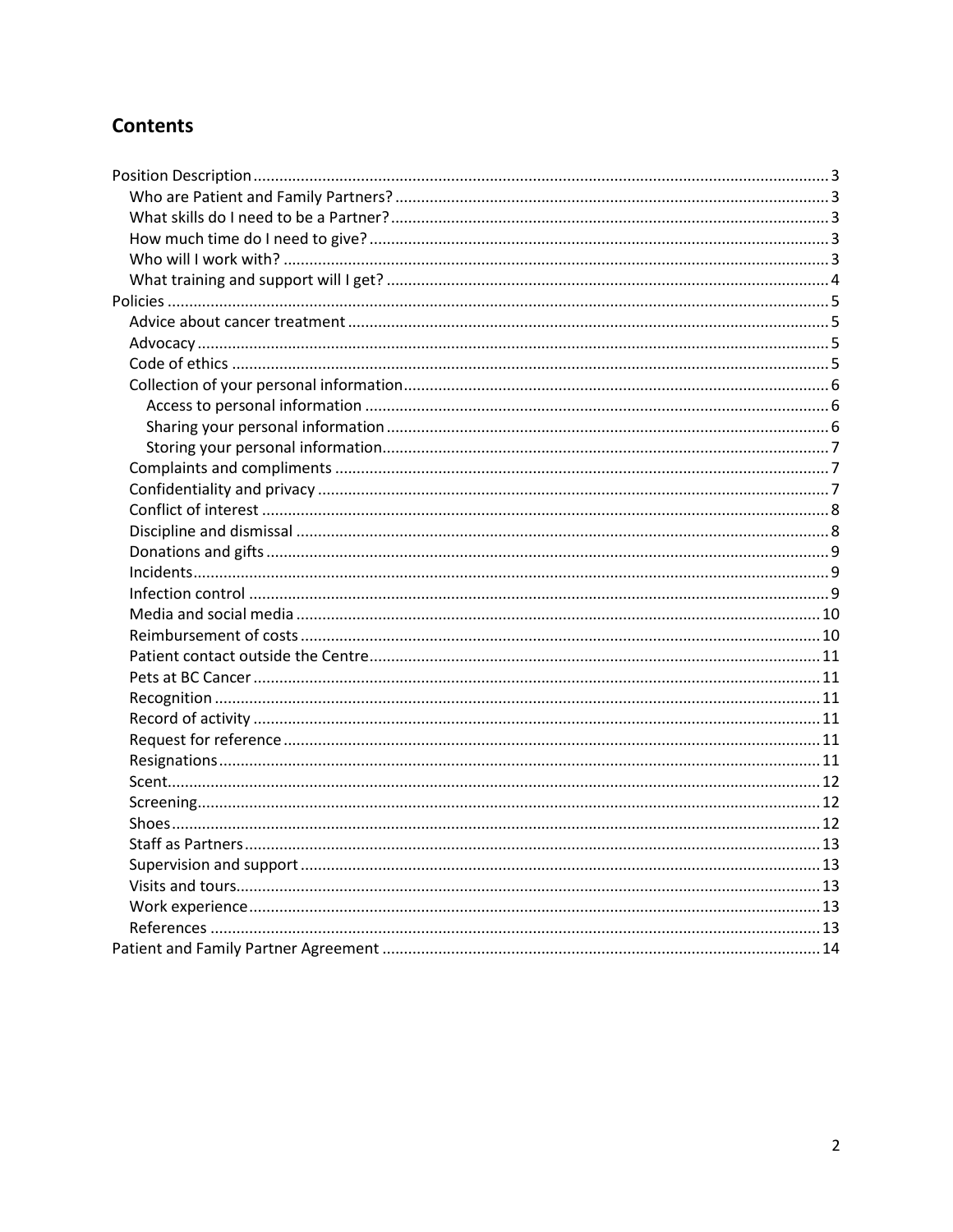# <span id="page-3-0"></span>**Position Description**

#### <span id="page-3-1"></span>**Who are Patient and Family Partners?**

Patient and Family Partners are people who

- Have experienced cancer care as a patient or family member/caregiver/loved one.
- Care about high quality cancer care for all patients and families.
- Are willing to share their positive and/or negative experiences in a respectful manner, with the goal of strengthening health care services.
- Join committees, consultations and working groups to design and review cancer care services.
- Volunteer their time (about one to four hours per month).

#### <span id="page-3-2"></span>**What skills do I need to be a Partner?**

- You can think beyond personal experience to help shape care for all patients and families.
- You are dependable, patient and honest.
- You can work with others.
- You have respect for sensitive and private information.

If you have experience in committees and working groups, this will be helpful for some engagements.

#### <span id="page-3-3"></span>**How much time do I need to give?**

- About one to four hours per month. This can change depending on what engagement you are working on or what committee you are a part of.
- One time Partner phone interview (30 minutes).
- One time Partner orientation self-study online course (30 minutes).
- Partner matching phone meeting every time you are picked for an engagement (30 minutes).

#### <span id="page-3-4"></span>**Who will I work with?**

- Partners are recruited and supported by the Patient Experience Program.
- Partners work with health care leaders for specific engagements (e.g. Partners who are members of the Patient Experience Council work with the Manager of the Cancer Centre).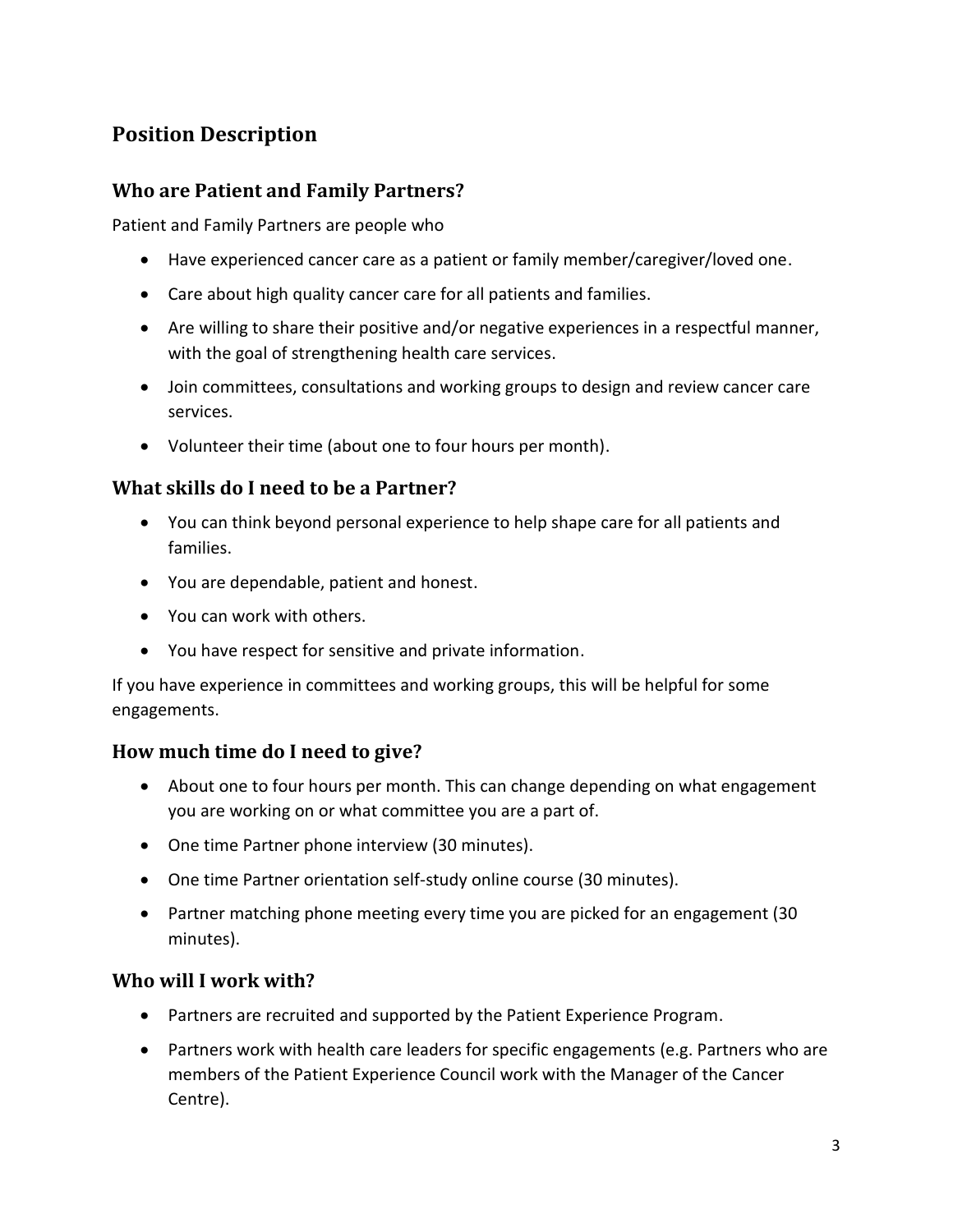#### <span id="page-4-0"></span>**What training and support will I get?**

The Patient Experience Program will train and support Partners. Each Partner will get

- A one-time orientation on being a Patient or Family Partner.
- A monthly email with invitations to join engagements.
- A check-in email or phone call every six months, while partnering in an engagement, and at the end of the engagement.
- Opportunities to participate in education sessions and conferences that interest you.

There may be more frequent contacts during an engagement as needed.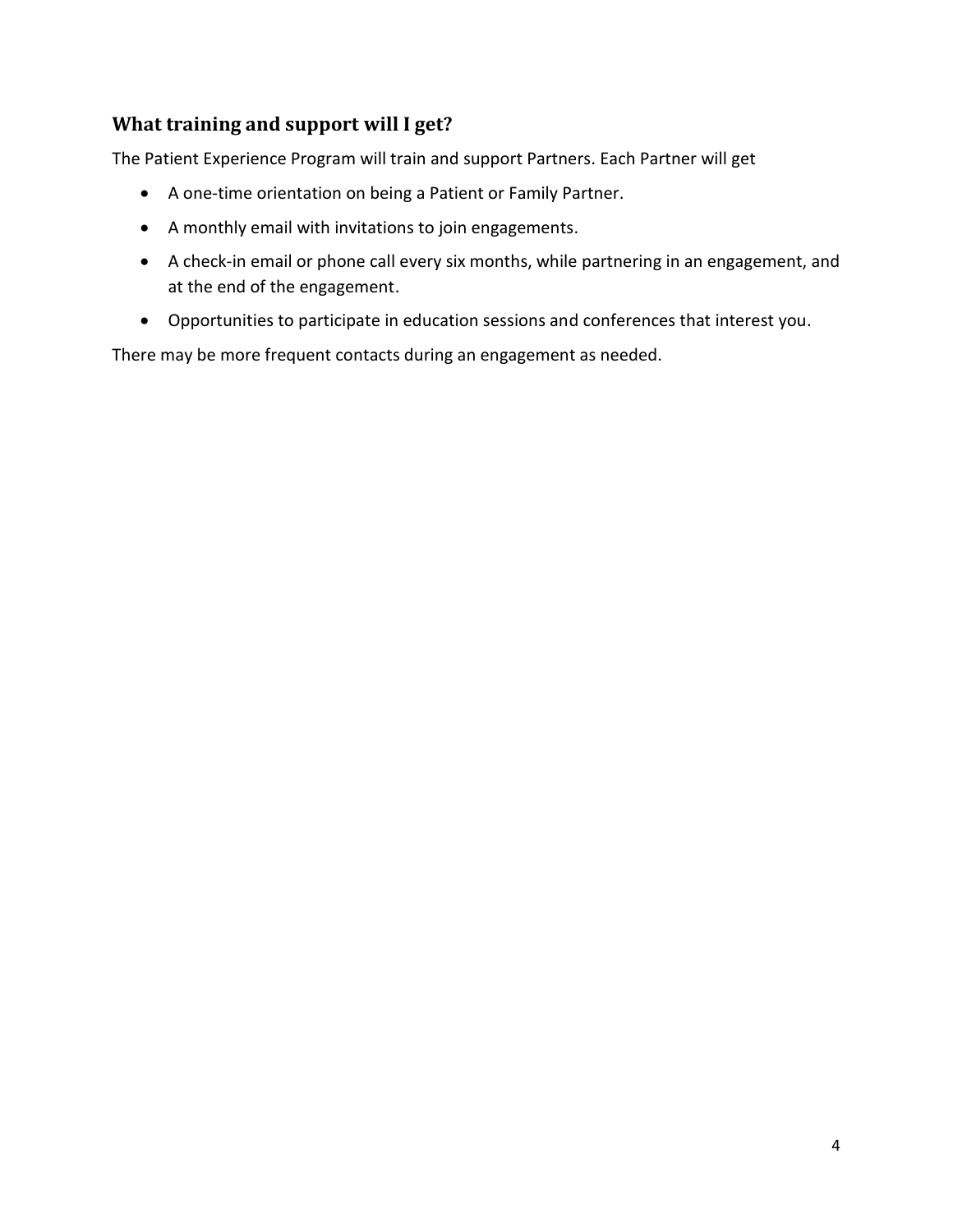# <span id="page-5-0"></span>**Policies**

Policies are rules you have to follow, as a Partner. Partners have to follow the same policies as doctors, staff and volunteers at BC Cancer. The Patient Experience Program will help you understand and follow these policies.

#### <span id="page-5-1"></span>**Advice about cancer treatment**

You are not allowed to give information or advice about cancer drugs or treatments. If patients, family members or visitors ask you questions, you must tell them to "talk to their health care team".

#### <span id="page-5-2"></span>**Advocacy**

Your role as a Partner is to act as an advisor, not an advocate. An advisor gives input to clarify a process. An advocate works towards a specific result.

Your role as a Partner is to work with people on the engagement. You will listen to each person involved. You will aim to understand each other and find meaning and agreement.

An advocate is a person who speaks or writes in support or defense of a person or cause. Advocates work to satisfy the interests of that person or cause. A Partner is not an advocate.

If you are interested in being an advocate, you are invited to join a cancer patient advocacy organization. See the link in the References section of this handbook.

### <span id="page-5-3"></span>**Code of ethics**

The Provincial Health Services Authority (PHSA) code of ethics must be followed by all BC Cancer and PHSA employees (including executives, doctors, contractors, medical staff, volunteers, university faculty, students and researchers working with or for PHSA).

If you do not follow the code of ethics, we may ask you to leave the Network of Patient and Family Partners or face legal action. The code includes

- Treating patients with respect, dignity, courtesy, compassion, kindness, fairness and optimism.
- Promoting equality, fairness, transparency (openness) and the use of good judgement.
- Giving health and social services to everyone, without judgement. We will not refuse treatment to someone based on their gender, gender identity, age, race, religion, ethnic origin, language, social status or sexual orientation.
- Promoting open communication and providing patients a way to give feedback about their care.
- Striving for professional excellence.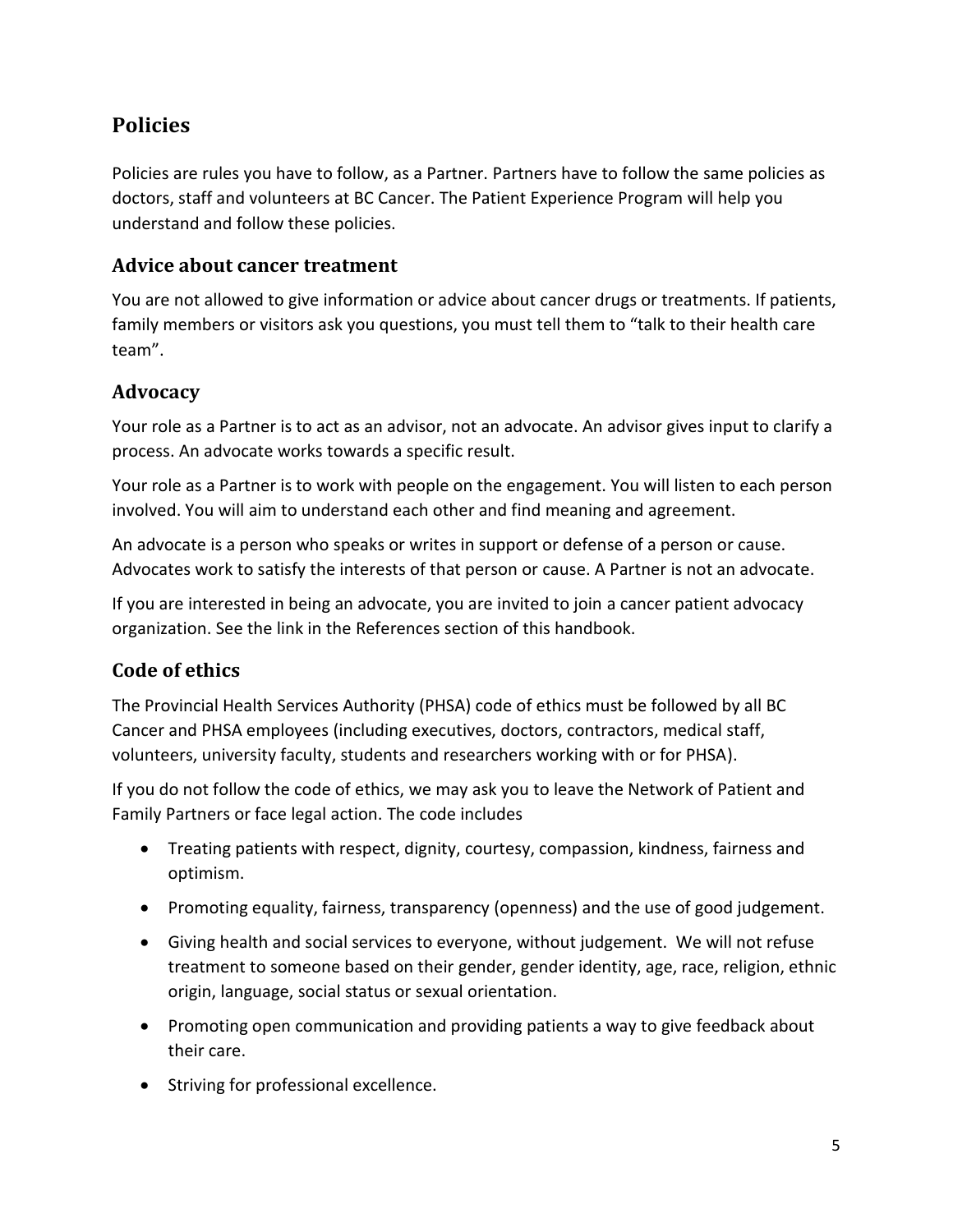• Promoting a respectful work environment.

#### <span id="page-6-0"></span>**Collection of your personal information**

Your personal information will only be used for your role as a Partner. We will collect this information when you become a Partner. We will use your personal information when matching you to specific engagements.

The Patient Experience Program will collect the following information from you:

- Name and contact information (address, telephone number, email address).
- The reason you are interested in becoming a Patient or Family Partner.
- Work and volunteer experience related to being a Patient or Family Partner.
- Your cancer care experience, in your own words.
- Availability (days and times you can work on projects).
- Special diet needs.
- Health support needs (for in-person meetings).

We collect your personal information under section 26 (c) of the Freedom of Information and Protection of Privacy Act (FIPPA). We collect it to help us organize and run the Network of Partners.

#### <span id="page-6-1"></span>**Access to personal information**

When you are part of an engagement, you may learn personal information about other patients or families. This information is private. You are not allowed to share this information. The information can only be used for the reason it was shared. You can use this information in your role as a Partner. You cannot use this information for any other reason.

If you are not sure about what to do with personal information, talk to the Provincial Lead – Patient and Family Engagement, BC Cancer, Joyce Lee.

Phone: 604-877-6048

Email: [jlee2@bccancer.bc.ca](mailto:jlee2@bccancer.bc.ca)

#### <span id="page-6-2"></span>**Sharing your personal information**

We share your personal information with BC Cancer staff or other partners when necessary.

When you tell us you are interested in an engagement, your response and your personal information may be shared with the BC Cancer staff who are leading the engagement. We share this information so we can choose the right Partner for the engagement.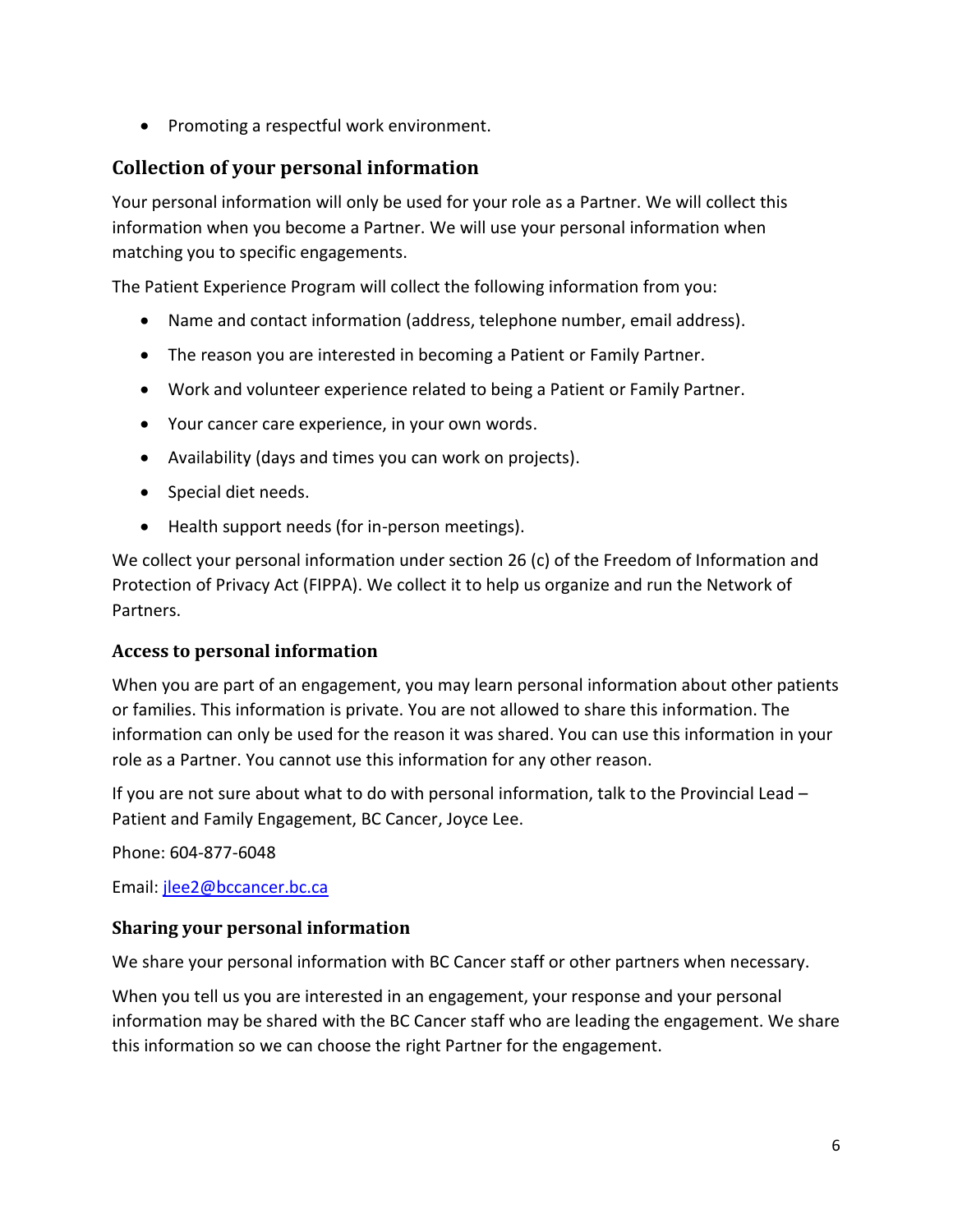Also, if more than one Partner is interested in an engagement, your contact information (email) may be shared with other Partner(s). This allows you to email with other Partners in the engagement.

Other situations where we would have to share your information are when:

- Required by law.
- Required by a court order, subpoena or warrant.
- The health or safety of an individual or group is at risk.
- You have consented in writing to us sharing the information.

#### <span id="page-7-0"></span>**Storing your personal information**

Your information will be stored in a locked cabinet and/or in a password-protected electronic file. When you stop being a Partner, your records will be kept for seven years.

If you have any questions about use of your personal information please contact Joyce Lee, Provincial Lead – Patient and Family Engagement.

#### <span id="page-7-1"></span>**Complaints and compliments**

As a Partner, you will share, listen, and work with your engagement team. The engagement is not the right place for making complaints.

If you have a complaint, please speak with the person who provided the service or to the manager of the area. It is best to talk about an issue at the time and place it happens.

You can also complete a written comment card and put it in the collection boxes located throughout the Centres. Ask a BC Cancer staff member if you cannot find the collection boxes or comment cards.

If your complaint is not resolved after talking about the issue with the service area, you may wish to contact the PHSA Patient Care Quality Office (PCQO). See the link in the References section of this handbook.

#### <span id="page-7-2"></span>**Confidentiality and privacy**

PHSA and BC Cancer are responsible for protecting the confidentiality and privacy of all patients, doctors, employees, visitors, and volunteers.

The PHSA confidentiality and privacy policy applies to all employees, executives, volunteers, doctors, contractors, medical staff, university faculty, students and researchers affiliated with PHSA. Examples of confidential information are internal communication related to organizational initiatives (such as strategic plan), engagement information in the Partners monthly newsletter and information discussed in confidence at engagement initiative meetings.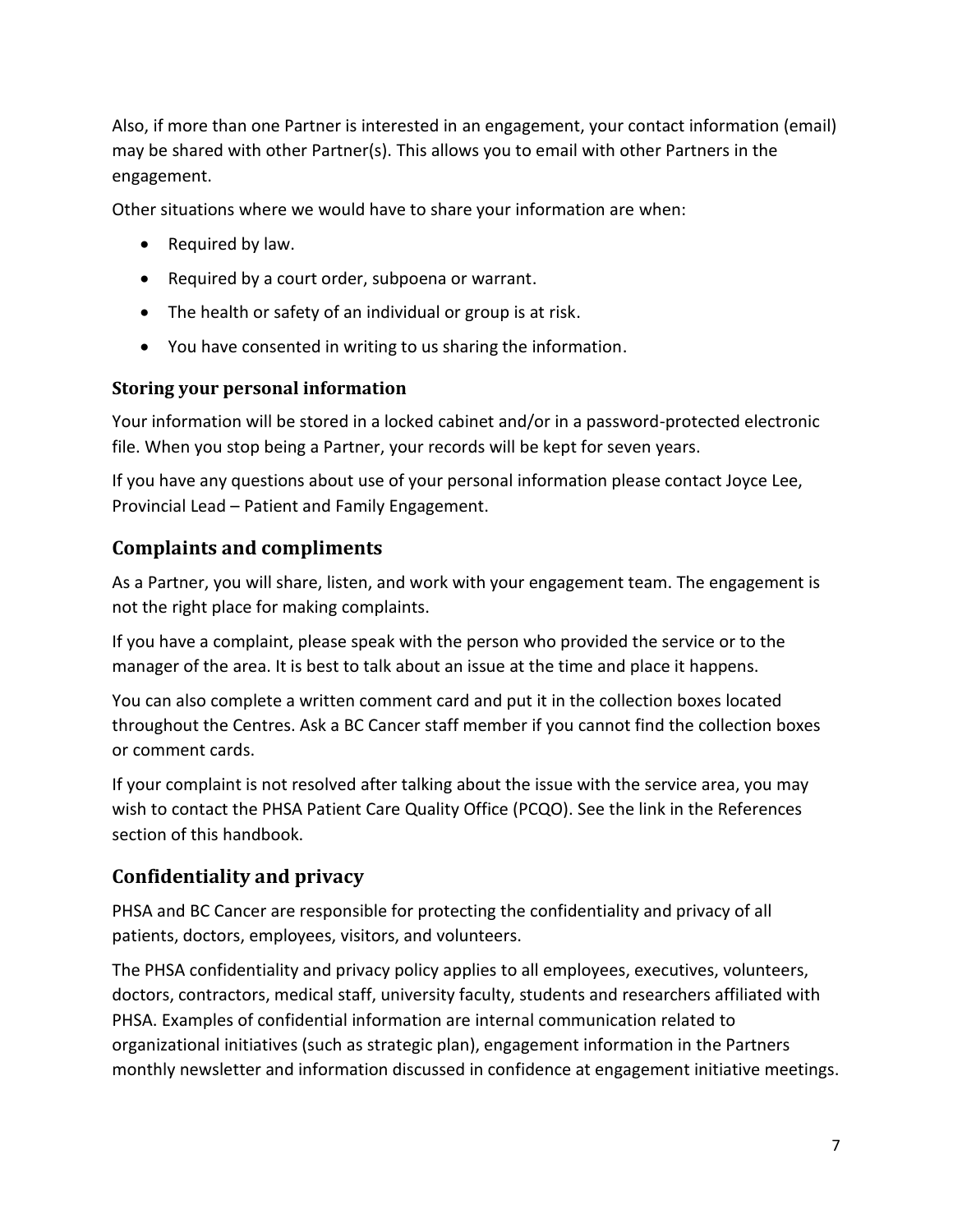If you recognize a patient or learn of a patient's medical condition, you must keep this information private. You cannot discuss this information with anyone unless they need to know it to do their job.

If you do not follow this policy, you may be removed as a Partner and may face disciplinary action. If you have concerns about confidentiality, talk to the Provincial Lead – Patient and Family Engagement.

#### <span id="page-8-0"></span>**Conflict of interest**

While you are acting as a BC Cancer Patient or Family Partner, you cannot

- Do any personal or financial business.
- Influence others with your personal or religious beliefs.

If you do not follow this policy, you may be removed as a Partner, and may face disciplinary action.

#### <span id="page-8-1"></span>**Discipline and dismissal**

The Provincial Lead – Patient and Family Engagement is responsible for making sure you follow the policies in this book.

If you do not follow these policies, the Patient Experience and Risk Management Teams will investigate. Each investigation will be different, depending on the situation. The Teams will decide if you should continue as a Partner or not.

The following situations may lead to your immediate removal from the Network of Patient and Family Partners:

- Not following PHSA/BC Cancer policies and procedures.
- Lying, including false information on a form such as the Patient and Family Partner application form.
- Stealing or misusing BC Cancer money, property or materials.
- Abusing or mistreating patients, staff, volunteers or other Partners.
- Being under the influence of alcohol or drugs while acting as a Patient or Family Partner.
- Illegal, violent or unsafe acts.
- Unwillingness or inability to support the mission of BC Cancer and/or the goals of the Patient Experience Program.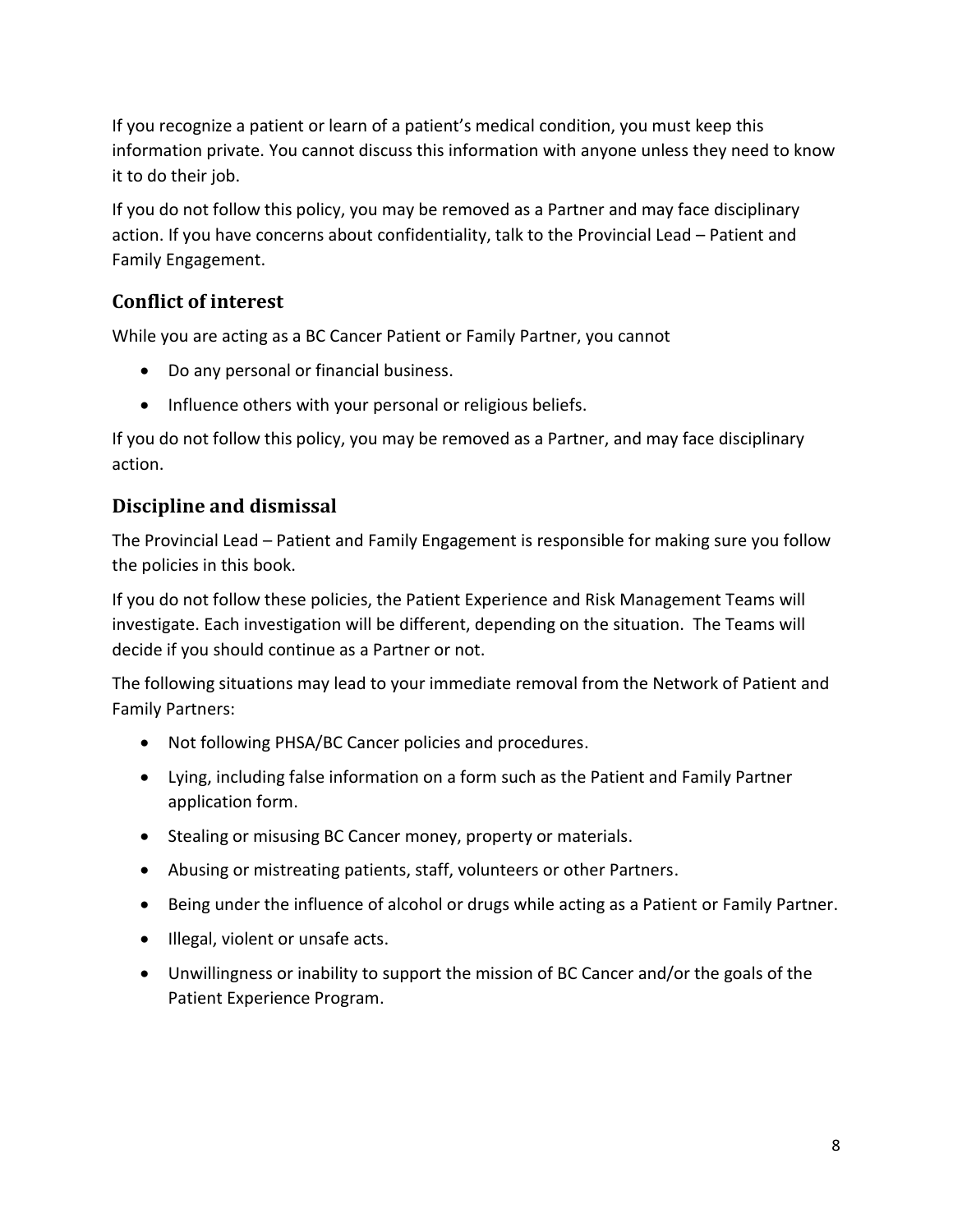#### <span id="page-9-0"></span>**Donations and gifts**

You are not allowed to receive gifts, donations or favours from a person or business who works with BC Cancer.

You are not allowed to ask for gifts, donations or favours for friends or family from a person or business who works with BC Cancer.

Donations to BC Cancer must be done through the BC Cancer Foundation.

As a Partner, you may be offered a gift. You can only accept a gift if has nominal value, such as a meal or gift certificate. If you are unsure about what to do when you get a gift, talk to the Provincial Lead – Patient and Family Engagement.

#### <span id="page-9-1"></span>**Incidents**

An 'Incident' is any unexpected or unwanted event that harms or places a person at risk of harm. It is also an event that results in loss, damage or theft of property or items.

All incidents involving Partners must be reported to the Provincial Lead – Patient and Family Engagement. The Partner and Provincial Lead will complete an incident report together. The report will be kept on file.

#### <span id="page-9-2"></span>**Infection control**

To keep our patients and staff healthy and safe, do not come to the Cancer Centre when you are sick.

To reduce the spread of infection, you must follow these rules when at the Cancer Centre:

Hand Washing: Wash your hands before and after you come to the Cancer Centre. Hand washing is the most important thing you can do to stop spreading germs.

Contact with Fluids: You should not have contact with patient blood, body fluids or any products which could be harmful. If you do come into contact with any of these things, tell a BC Cancer staff member immediately. Once you are safe and the incident is over, please tell the Provincial Lead – Patient and Family Engagement. The Provincial Lead will make sure to followup on the incident.

Influenza vaccination: During flu season between November and March, you must have a flu shot or wear a mask in any patient care area. This will protect our patients and staff from getting the flu. The flu can be very dangerous and even lead to death.

Partners can get the flu shot for free. Ask a staff member or the Provincial Lead – Patient and Family Engagement, for details.

If you do not get the flu shot, you can get a mask from any nursing station or reception desk at the Cancer Centre.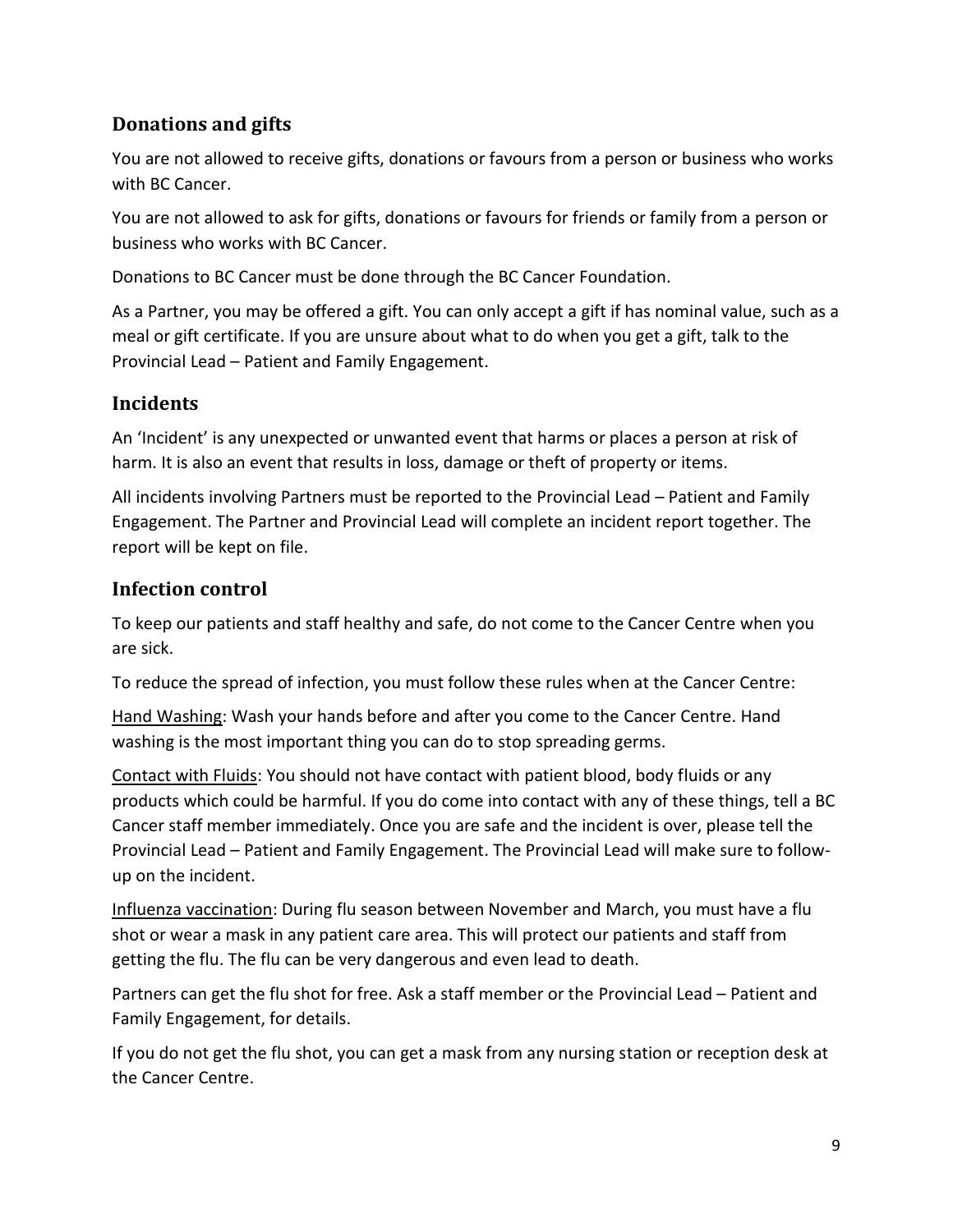#### <span id="page-10-0"></span>**Media and social media**

In your role as a Partner, you are not allowed to speak with the media on behalf of BC Cancer unless our Communications department has said you can.

If the media contacts you, talk to the Provincial Lead – Patient and Family Engagement. The Provincial Lead will talk to Communications and they will let you know what you should do.

The term "social media" applies to social media platforms, including online forums, blogs, and micro blogging sites such as Twitter and wikis. It also includes social networking sites such as Facebook and LinkedIn, photo/video sharing sites such as YouTube and Pinterest, as well as any other applicable social media.

In your role as a Partner, you are not allowed to represent BC Cancer on social media unless our Communications department has said you can. When using social media in relation to your role as a Partner

- Only post information about BC Cancer/PHSA that is a fact and available to everyone.
- Never write or talk about patient information or discuss a patient's health status, even in general terms.
- Never post a photo of someone without their permission. If you post a photo, make sure the photo does not include private information such as patient/chart info, patient address, and any other items that may identify a person who did not provide permission.
- Remember, what you say on social media cannot be deleted and becomes a permanent part of the public record.

For more information, see the References section of this handbook.

#### <span id="page-10-1"></span>**Reimbursement of costs**

BC Cancer will pay you back for any costs you have that are related to your engagement. We will pay you back for

- Parking or transit costs.
- Travel, accommodation and meal costs if you need to travel outside of your community.

You have to talk to the Provincial Lead – Patient and Family Engagement about these costs before you pay for them. You need to give the Provincial Lead – Patient and Family Engagement all of your original receipts for these costs.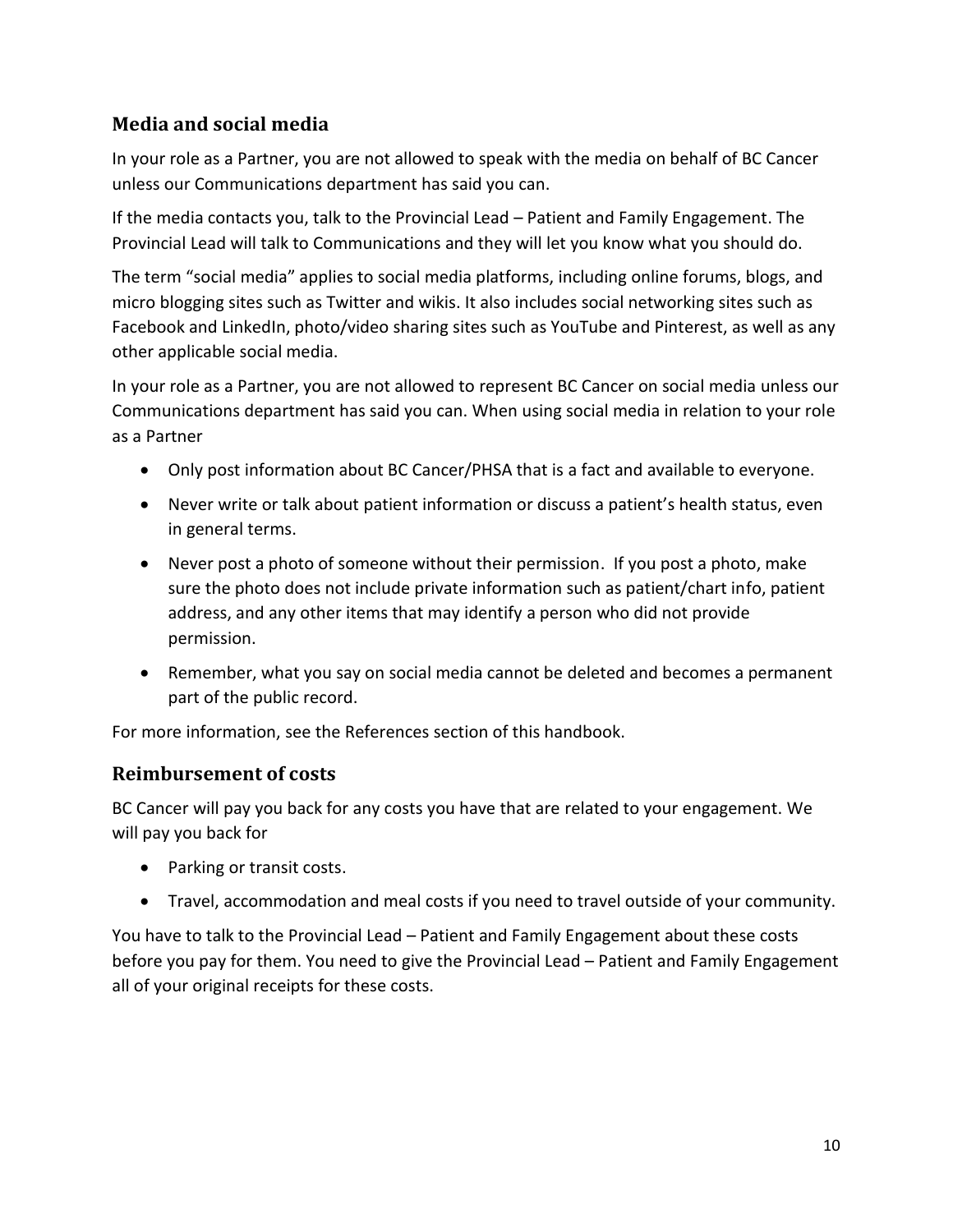#### <span id="page-11-0"></span>**Patient contact outside the Centre**

In your role as a Partner you are not allowed become involved in the personal affairs of patients and their families. This includes legal, financial or property matters.

You are not allowed to sign any legal documents or forms on behalf of patients or their families.

You are not allowed to give your personal information to patients or families. You are not allowed to ask patients and families for their personal information.

You are not allowed to drive patients or families in your car.

#### <span id="page-11-1"></span>**Pets at BC Cancer**

You are not allowed to bring an animal to any BC Cancer building. Only certified and approved pet visiting volunteers are allowed to bring animals to BC Cancer. Animals can spread germs and infections.

#### <span id="page-11-2"></span>**Recognition**

Partners are recognized by BC Cancer for your meaningful contributions to improving cancer care. You will receive appropriate appreciation. This can be as simple as a "thank you."

You may also get thank you cards, flowers, and gift certificates worth a small amount of money. If you present at events and conferences, you will be recognized in the same way as the other presenters. All Partners will also be invited to join Partner appreciation events, no matter where you live in BC.

#### <span id="page-11-3"></span>**Record of activity**

You do not have to keep track of your engagement activities or hours. If you need to track your hours, talk to the Provincial Lead – Patient and Family Engagement. The Provincial Lead will give you instructions on how to track your activities.

#### <span id="page-11-4"></span>**Request for reference**

Partners who have participated in BC Cancer engagements can get a letter of reference from the Patient Experience Program. The Provincial Lead – Patient and Family Engagement will write the letter of reference for you. The request for a reference and the letter of reference will be noted in your file.

#### <span id="page-11-5"></span>**Resignations**

If you are no longer able to be a Partner (that is, you need to resign), please let us know. We realize a lot of notice is not always possible.

Please send an email or write a resignation letter and send it to the Provincial Lead – Patient and Family Engagement.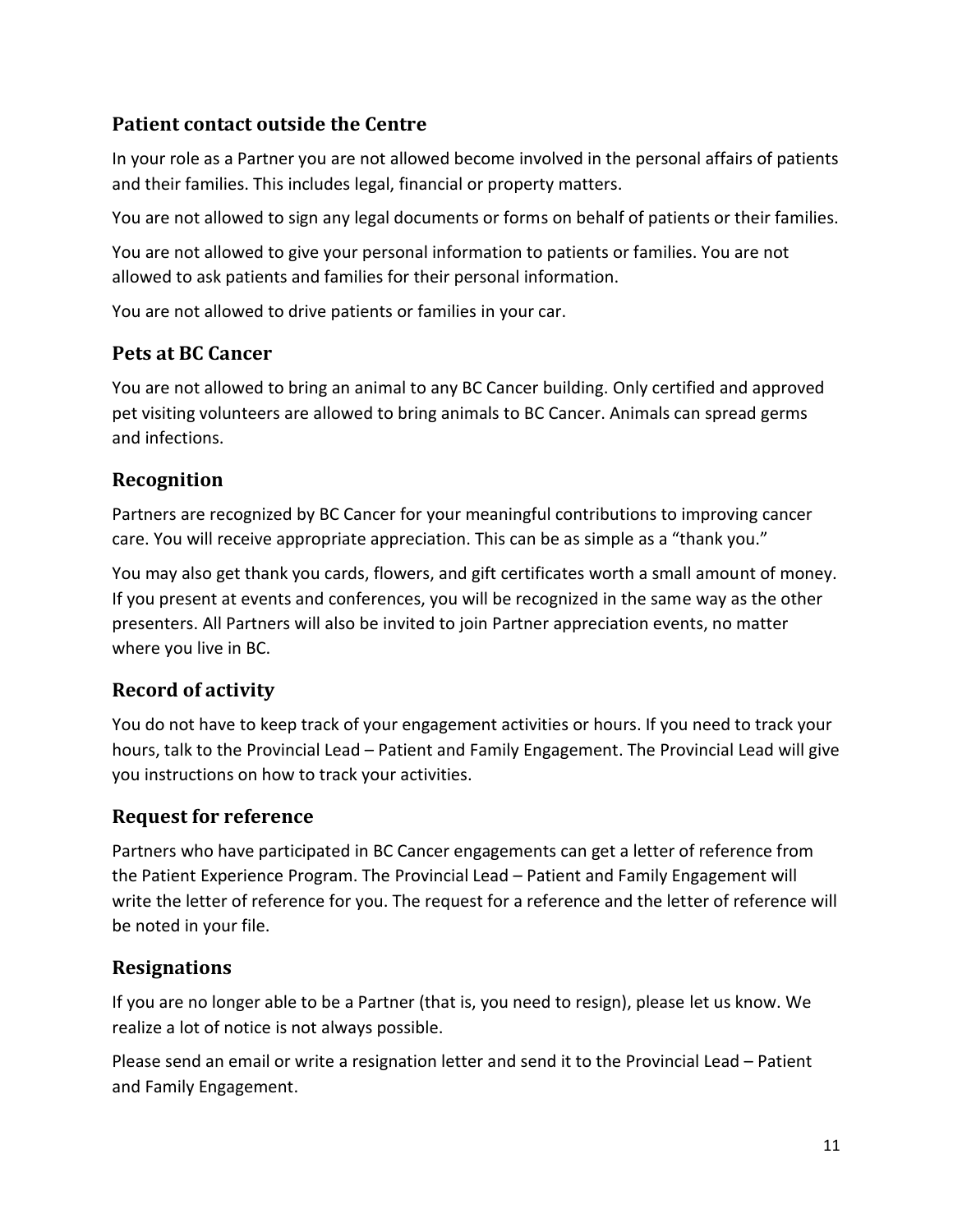#### <span id="page-12-0"></span>**Scent**

BC Cancer is a scent-free place. This means that you cannot wear anything that smells. Perfumes, creams, soaps and other products with a scent cannot be worn while you are at BC Cancer or participating in an engagement. Scents can dangerous and unpleasant for our patients and staff. Scents are not allowed in all areas of BC Cancer including elevators, hallways and the cafeteria.

#### <span id="page-12-1"></span>**Screening**

All Partners must be interviewed and registered with the BC Cancer Patient Experience Program. We use the Patient and Family Partner interview tool. This tool asks about your

- Motivation and interest in being a Partner.
- Experience with cancer care.
- Skills and experience.
- Potential conflict of interest.
- Support needs.

You can become a Patient or Family Partner at any time, including during treatment. We know that Patient Partners having treatment, and Family Partners who have recently experienced loss, may be very emotional. The Provincial Lead – Patient and Family Engagement will check-in to make sure you are not overwhelmed by your role as a Partner.

To be a Partner you must

- Fill out the online application form.
- Have a phone interview with the Provincial Lead Patient and Family Engagement.
- Complete the online course (orientation module).
- Read this handbook.
- Sign the agreement at the end of this handbook.
- Have a Criminal Record Check (when you will be alone with children or vulnerable adults).

#### <span id="page-12-2"></span>**Shoes**

You may spend time in patient care areas where there are wheelchairs, beds on wheels and other equipment. This equipment could run over or hurt bare feet. When you are in patient care areas, you must wear shoes that protect your full foot. Sandals, open-toe shoes, and flipflops are not allowed.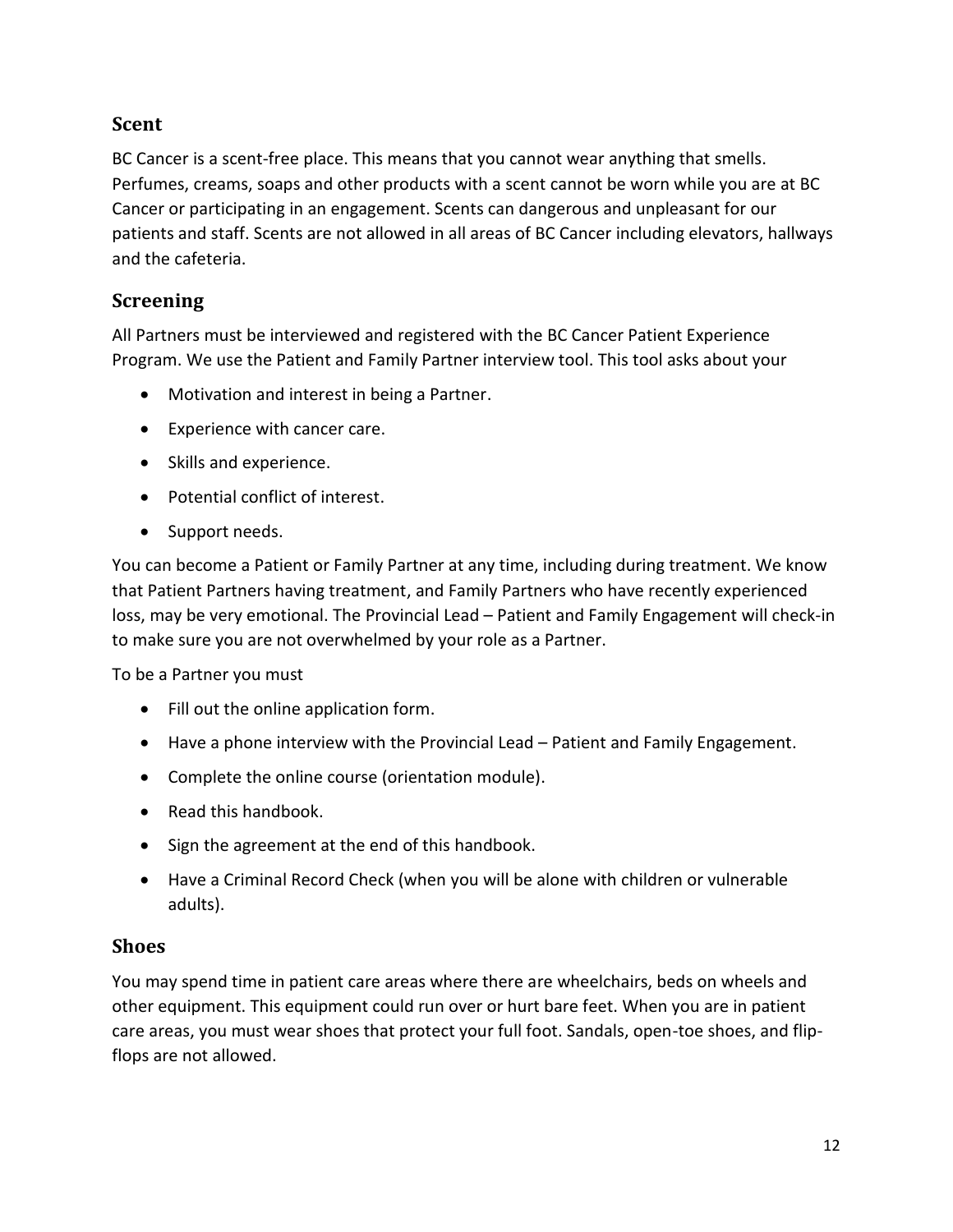#### <span id="page-13-0"></span>**Staff as Partners**

BC Cancer staff who have experienced cancer care as a patient or family member/caregiver/ loved one may join the Network of Partners. If you are a BC Cancer staff member, you must tell the Provincial Lead – Patient and Family Engagement.

#### <span id="page-13-1"></span>**Supervision and support**

The Patient Experience Program supervises and supports all Partners. The Provincial Lead – Patient and Family Engagement is the main person who will supervise and support you.

#### <span id="page-13-2"></span>**Visits and tours**

You are not allowed to arrange visits or tours of the centres for your family members or friends.

#### <span id="page-13-3"></span>**Work experience**

The Patient Experience Program does not make arrangements for people who want work experience including internships, observations, or job shadowing.

#### <span id="page-13-4"></span>**References**

Advocacy organizations: a list of advocacy organizations is available on the BC Cancer website: [http://www.bccancer.bc.ca/our-services/services/library/recommended-websites/advocacy](http://www.bccancer.bc.ca/our-services/services/library/recommended-websites/advocacy-websites)[websites](http://www.bccancer.bc.ca/our-services/services/library/recommended-websites/advocacy-websites)

BC Cancer Volunteer Services Provincial Policies

Freedom of Information and Protection of Privacy Act (FIPPA) [RSBC] Chapter 165

Patient Voices Network Volunteer Agreement

PHSA Code of Ethics:<http://www.phsa.ca/about-site/Documents/code-of-ethics.pdf>

PHSA Confidentiality and Privacy Policy: [http://www.phsa.ca/about-site/Documents/code-of](http://www.phsa.ca/about-site/Documents/code-of-ethics.pdf)[ethics.pdf](http://www.phsa.ca/about-site/Documents/code-of-ethics.pdf)

PHSA Patient Care Quality Office (PCQO): [http://www.phsa.ca/about/accountability/patient](http://www.phsa.ca/about/accountability/patient-experience/compliments-complaints)[experience/compliments-complaints](http://www.phsa.ca/about/accountability/patient-experience/compliments-complaints)

PHSA Personal Use of Social Media: Procedures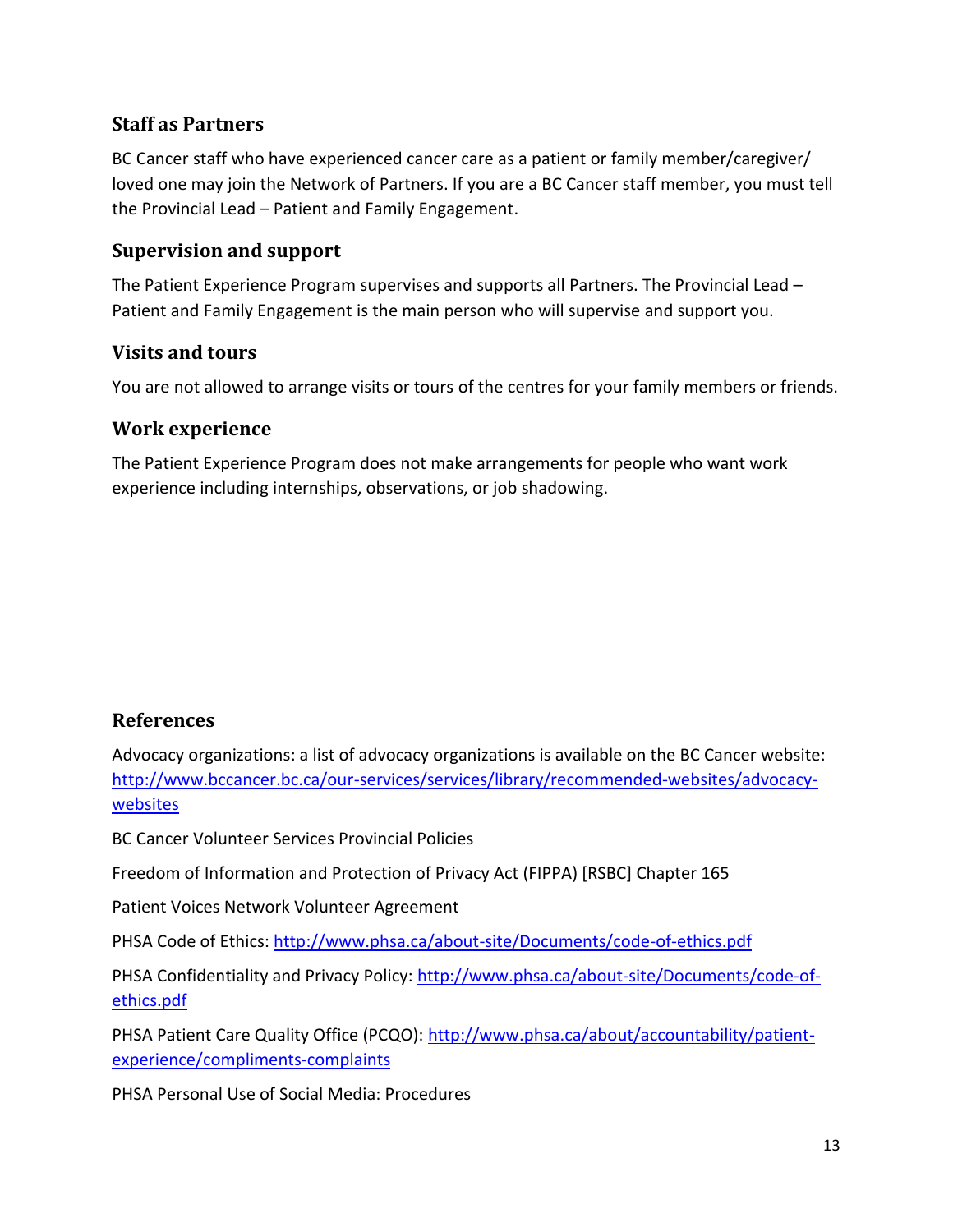# <span id="page-14-0"></span>**Patient and Family Partner Agreement**

We want our Patient and Family Partners to have high quality, safe and meaningful engagements. Please read the information in this handbook and the information below. Please sign the Agreement to show that you agree to follow the rules listed in this handbook.

Our commitment to you as a Partner is to make sure that

- You are treated with fairness, courtesy, dignity and respect.
- Your personal information is protected and kept confidential. We will only use it for the reasons listed in this handbook.
- You are offered opportunities for engagement that meet your skills and interests.
- You get guidance, orientation, and skills development.
- You are recognized for your time.
- You feel safe and supported.

Your commitment to BC Cancer as a Partner is to

- Work with others.
- Respect the rights and views of others.
- Treat others with fairness, courtesy, dignity and respect.
- Volunteer for engagements that meet your skills and interests.
- Speak with the Provincial Lead Patient and Family Engagement about any conflicts of interest you might have. This includes any benefits to your work or business.
- Direct questions from the media to the Patient Experience Program.
- Tell the Provincial Lead Patient and Family Engagement any information that can help support your involvement.

As a Partner, you will not

- Harass or discriminate against any person or group.
- Give medical advice and refer people with medical questions to their doctor.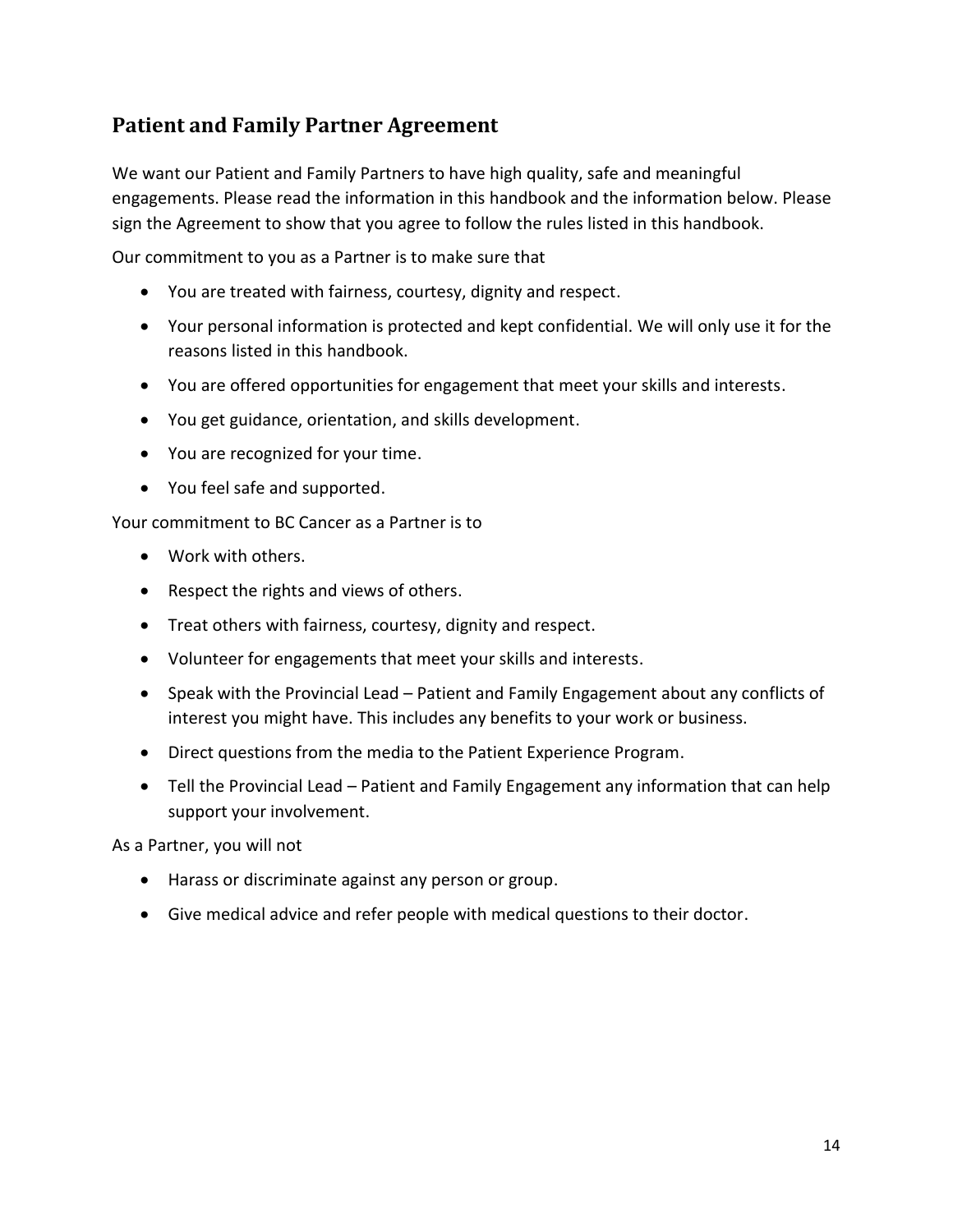Your commitment to confidentiality:

- I understand that all personal information about staff and patients/family who receive services is confidential. This information includes patient medical records. I may not communicate this information to anyone in any way unless told to do so by PHSA or BC Cancer.
- I understand that all non-public information about PHSA and BC Cancer is confidential. This information includes administrative, corporate or financial information. I may not communicate this information to anyone in any way unless told to do so by PHSA or BC Cancer.
- If I take confidential information outside of BC Cancer, I must protect it from theft or loss. I will keep the information with me at all times or store it in a locked and secure area. For electronic information, I will make sure electronic devices, like a computer, are password-protected.
- Unless told to do so by PHSA or BC Cancer, I will not copy, change, destroy or remove any confidential information or records.
- I understand that, in my role as a Partner, I am not allowed to access my health record or the records of family, friends or others. If I have access to patient records, I can only use them for what I need in my role as a Partner.
- If I think I have accidentally broken the confidentiality rules, I will immediately tell the Provincial Lead – Patient and Family Engagement.
- I understand that my own personal information is protected by this agreement and by the PHSA Policy on privacy and confidentiality. This includes information about my experience with cancer care and information collected to register me as a Patient or Family Partner.